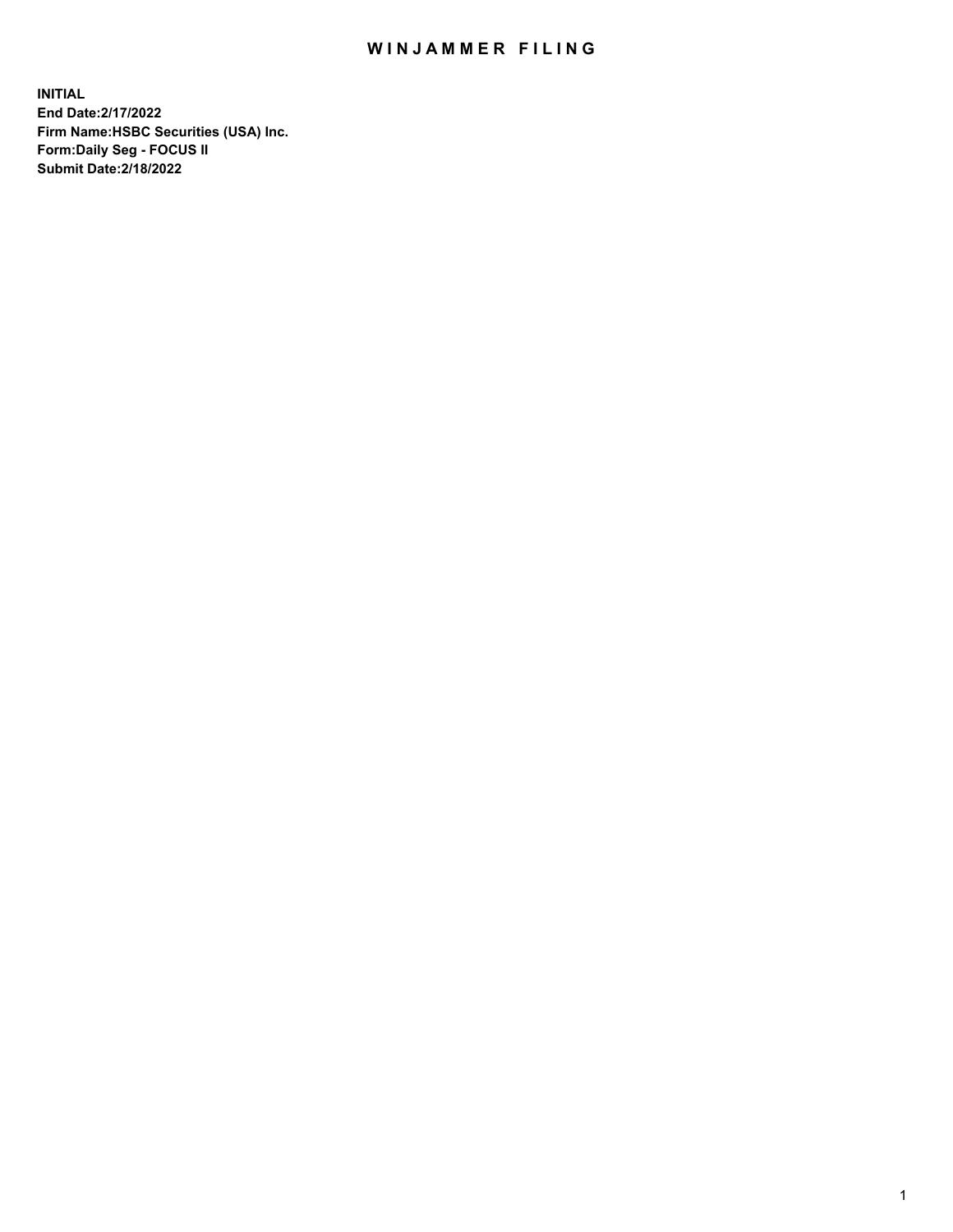**INITIAL End Date:2/17/2022 Firm Name:HSBC Securities (USA) Inc. Form:Daily Seg - FOCUS II Submit Date:2/18/2022 Daily Segregation - Cover Page**

| Name of Company                                                                                                                                                                                                                                                                                                                | <b>HSBC Securities (USA) Inc.</b>                              |
|--------------------------------------------------------------------------------------------------------------------------------------------------------------------------------------------------------------------------------------------------------------------------------------------------------------------------------|----------------------------------------------------------------|
| <b>Contact Name</b>                                                                                                                                                                                                                                                                                                            | <b>Michael Vacca</b>                                           |
| <b>Contact Phone Number</b>                                                                                                                                                                                                                                                                                                    | 212-525-7951                                                   |
| <b>Contact Email Address</b>                                                                                                                                                                                                                                                                                                   | michael.vacca@us.hsbc.com                                      |
| FCM's Customer Segregated Funds Residual Interest Target (choose one):<br>a. Minimum dollar amount: ; or<br>b. Minimum percentage of customer segregated funds required:% ; or<br>c. Dollar amount range between: and; or<br>d. Percentage range of customer segregated funds required between:% and%.                         | 96,000,000<br>$\underline{\mathbf{0}}$<br>0 <sub>0</sub><br>00 |
| FCM's Customer Secured Amount Funds Residual Interest Target (choose one):<br>a. Minimum dollar amount: ; or<br>b. Minimum percentage of customer secured funds required:%; or<br>c. Dollar amount range between: and; or<br>d. Percentage range of customer secured funds required between:% and%.                            | 15,000,000<br><u>0</u><br>0 <sub>0</sub><br>0 <sub>0</sub>     |
| FCM's Cleared Swaps Customer Collateral Residual Interest Target (choose one):<br>a. Minimum dollar amount: ; or<br>b. Minimum percentage of cleared swaps customer collateral required:% ; or<br>c. Dollar amount range between: and; or<br>d. Percentage range of cleared swaps customer collateral required between:% and%. | 75,000,000<br><u>0</u><br><u>00</u><br>00                      |

Attach supporting documents CH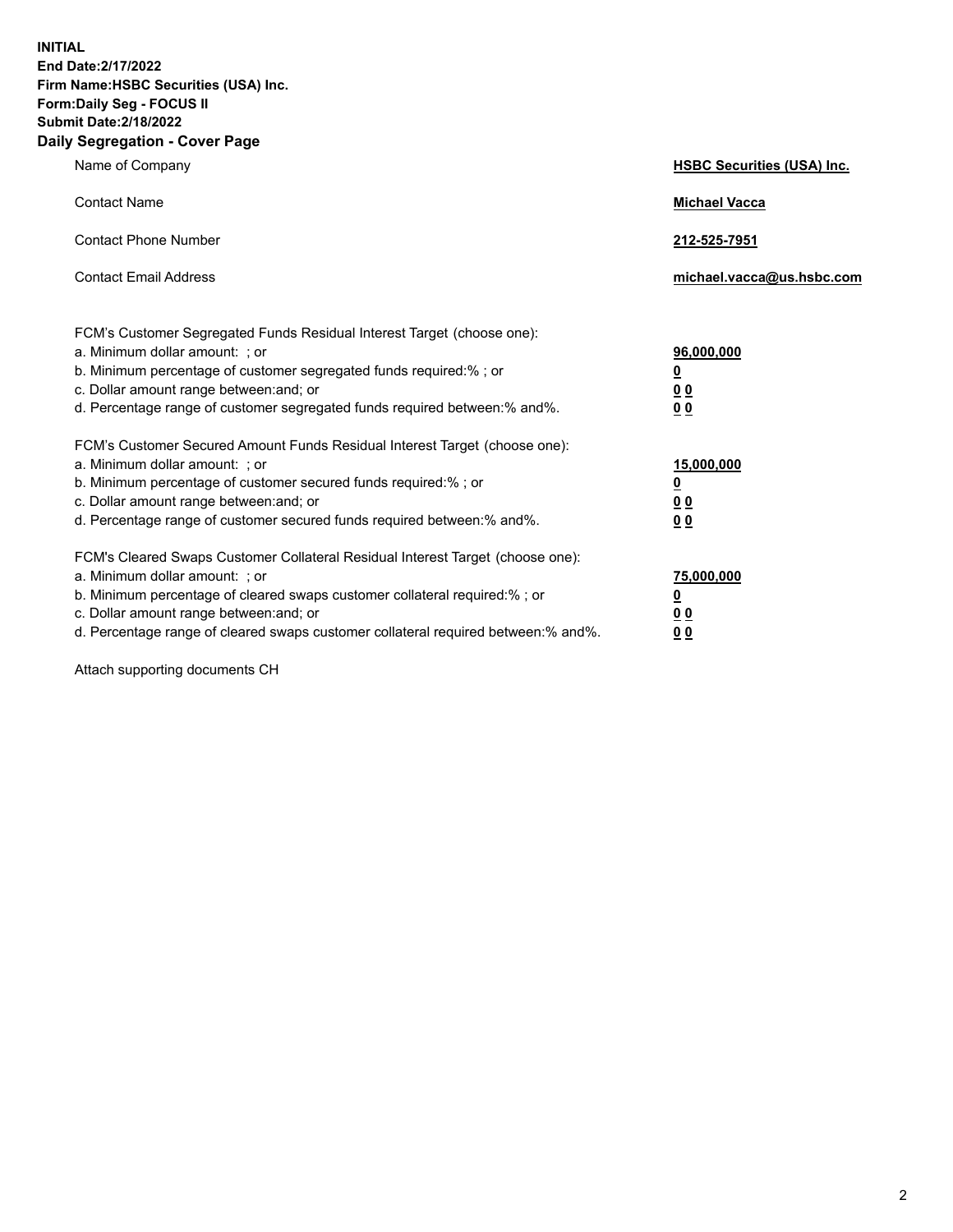**INITIAL End Date:2/17/2022 Firm Name:HSBC Securities (USA) Inc. Form:Daily Seg - FOCUS II Submit Date:2/18/2022 Daily Segregation - Secured Amounts** Foreign Futures and Foreign Options Secured Amounts Amount required to be set aside pursuant to law, rule or regulation of a foreign government or a rule of a self-regulatory organization authorized thereunder **0** [7305] 1. Net ledger balance - Foreign Futures and Foreign Option Trading - All Customers A. Cash **75,852,410** [7315] B. Securities (at market) **50,483,747** [7317] 2. Net unrealized profit (loss) in open futures contracts traded on a foreign board of trade **14,150,617** [7325] 3. Exchange traded options a. Market value of open option contracts purchased on a foreign board of trade **0** [7335] b. Market value of open contracts granted (sold) on a foreign board of trade **0** [7337] 4. Net equity (deficit) (add lines 1. 2. and 3.) **140,486,774** [7345] 5. Account liquidating to a deficit and account with a debit balances - gross amount **10,405,827** [7351] Less: amount offset by customer owned securities **-10,405,652** [7352] **175** [7354] 6. Amount required to be set aside as the secured amount - Net Liquidating Equity Method (add lines 4 and 5) **140,486,949** [7355] 7. Greater of amount required to be set aside pursuant to foreign jurisdiction (above) or line 6. **140,486,949** [7360] FUNDS DEPOSITED IN SEPARATE REGULATION 30.7 ACCOUNTS 1. Cash in banks A. Banks located in the United States **8,601,148** [7500] B. Other banks qualified under Regulation 30.7 **0** [7520] **8,601,148** [7530] 2. Securities A. In safekeeping with banks located in the United States **50,483,747** [7540] B. In safekeeping with other banks qualified under Regulation 30.7 **0** [7560] **50,483,747** [7570] 3. Equities with registered futures commission merchants A. Cash **0** [7580] B. Securities **0** [7590] C. Unrealized gain (loss) on open futures contracts **0** [7600] D. Value of long option contracts **0** [7610] E. Value of short option contracts **0** [7615] **0** [7620] 4. Amounts held by clearing organizations of foreign boards of trade A. Cash **0** [7640] B. Securities **0** [7650] C. Amount due to (from) clearing organization - daily variation **0** [7660] D. Value of long option contracts **0** [7670] E. Value of short option contracts **0** [7675] **0** [7680] 5. Amounts held by members of foreign boards of trade A. Cash **112,022,022** [7700] B. Securities **0** [7710] C. Unrealized gain (loss) on open futures contracts **14,150,617** [7720] D. Value of long option contracts **0** [7730] E. Value of short option contracts **0** [7735] **126,172,639** [7740] 6. Amounts with other depositories designated by a foreign board of trade **0** [7760]

- 7. Segregated funds on hand **0** [7765]
- 8. Total funds in separate section 30.7 accounts **185,257,534** [7770]
- 9. Excess (deficiency) Set Aside for Secured Amount (subtract line 7 Secured Statement Page 1 from Line 8)
- 10. Management Target Amount for Excess funds in separate section 30.7 accounts **15,000,000** [7780]
- 11. Excess (deficiency) funds in separate 30.7 accounts over (under) Management Target **29,770,585** [7785]

**44,770,585** [7380]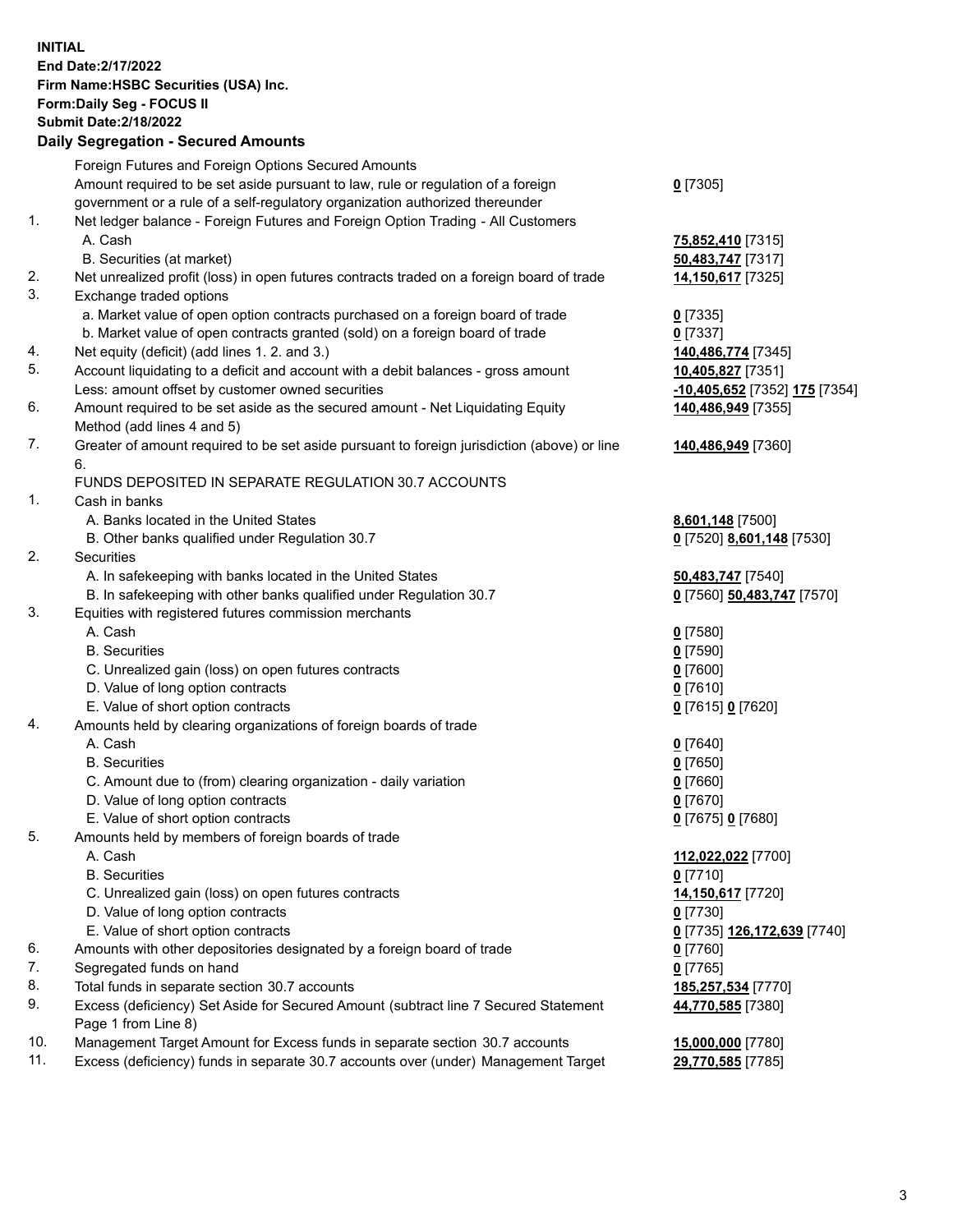|     | <b>INITIAL</b>                                                                                                                                                     |                                             |
|-----|--------------------------------------------------------------------------------------------------------------------------------------------------------------------|---------------------------------------------|
|     | End Date: 2/17/2022                                                                                                                                                |                                             |
|     | Firm Name: HSBC Securities (USA) Inc.                                                                                                                              |                                             |
|     | Form: Daily Seg - FOCUS II                                                                                                                                         |                                             |
|     | <b>Submit Date: 2/18/2022</b>                                                                                                                                      |                                             |
|     | Daily Segregation - Segregation Statement                                                                                                                          |                                             |
|     |                                                                                                                                                                    |                                             |
| 1.  | SEGREGATION REQUIREMENTS(Section 4d(2) of the CEAct)                                                                                                               |                                             |
|     | Net ledger balance                                                                                                                                                 |                                             |
|     | A. Cash                                                                                                                                                            | 3,096,824,653 [7010]                        |
| 2.  | B. Securities (at market)                                                                                                                                          | 813,543,415 [7020]                          |
| 3.  | Net unrealized profit (loss) in open futures contracts traded on a contract market                                                                                 | -1,396,277,678 [7030]                       |
|     | Exchange traded options                                                                                                                                            |                                             |
|     | A. Add market value of open option contracts purchased on a contract market<br>B. Deduct market value of open option contracts granted (sold) on a contract market | 1,816,927,479 [7032]                        |
| 4.  | Net equity (deficit) (add lines 1, 2 and 3)                                                                                                                        | -314,785,961 [7033]<br>4,016,231,908 [7040] |
| 5.  | Accounts liquidating to a deficit and accounts with                                                                                                                |                                             |
|     | debit balances - gross amount                                                                                                                                      | 1,455,649 [7045]                            |
|     | Less: amount offset by customer securities                                                                                                                         | <u>-1,455,649</u> [7047] <b>0</b> [7050]    |
| 6.  | Amount required to be segregated (add lines 4 and 5)                                                                                                               | 4,016,231,908 [7060]                        |
|     | FUNDS IN SEGREGATED ACCOUNTS                                                                                                                                       |                                             |
| 7.  | Deposited in segregated funds bank accounts                                                                                                                        |                                             |
|     | A. Cash                                                                                                                                                            | 7,844,755 [7070]                            |
|     | B. Securities representing investments of customers' funds (at market)                                                                                             | $0$ [7080]                                  |
|     | C. Securities held for particular customers or option customers in lieu of cash (at                                                                                | 52,305,839 [7090]                           |
|     | market)                                                                                                                                                            |                                             |
| 8.  | Margins on deposit with derivatives clearing organizations of contract markets                                                                                     |                                             |
|     | A. Cash                                                                                                                                                            | 1,948,155,291 [7100]                        |
|     | B. Securities representing investments of customers' funds (at market)                                                                                             | 44,857,685 [7110]                           |
|     | C. Securities held for particular customers or option customers in lieu of cash (at                                                                                | 735,310,583 [7120]                          |
|     | market)                                                                                                                                                            |                                             |
| 9.  | Net settlement from (to) derivatives clearing organizations of contract markets                                                                                    | -192,516,501 [7130]                         |
| 10. | Exchange traded options                                                                                                                                            |                                             |
|     | A. Value of open long option contracts                                                                                                                             | 1,816,927,479 [7132]                        |
|     | B. Value of open short option contracts                                                                                                                            | $-314,785,961$ [7133]                       |
| 11. | Net equities with other FCMs                                                                                                                                       |                                             |
|     | A. Net liquidating equity                                                                                                                                          | <mark>-793,708</mark> [7140]                |
|     | B. Securities representing investments of customers' funds (at market)                                                                                             | $0$ [7160]                                  |
|     | C. Securities held for particular customers or option customers in lieu of cash (at                                                                                | 24,085,938 [7170]                           |
|     | market)                                                                                                                                                            |                                             |
| 12. | Segregated funds on hand                                                                                                                                           | 1,841,055 [7150]                            |
| 13. | Total amount in segregation (add lines 7 through 12)                                                                                                               | 4,123,232,455 [7180]                        |
| 14. | Excess (deficiency) funds in segregation (subtract line 6 from line 13)                                                                                            | 107,000,547 [7190]                          |
| 15. | Management Target Amount for Excess funds in segregation                                                                                                           | 96,000,000 [7194]                           |
| 16. | Excess (deficiency) funds in segregation over (under) Management Target Amount                                                                                     | 11,000,547 [7198]                           |

Excess